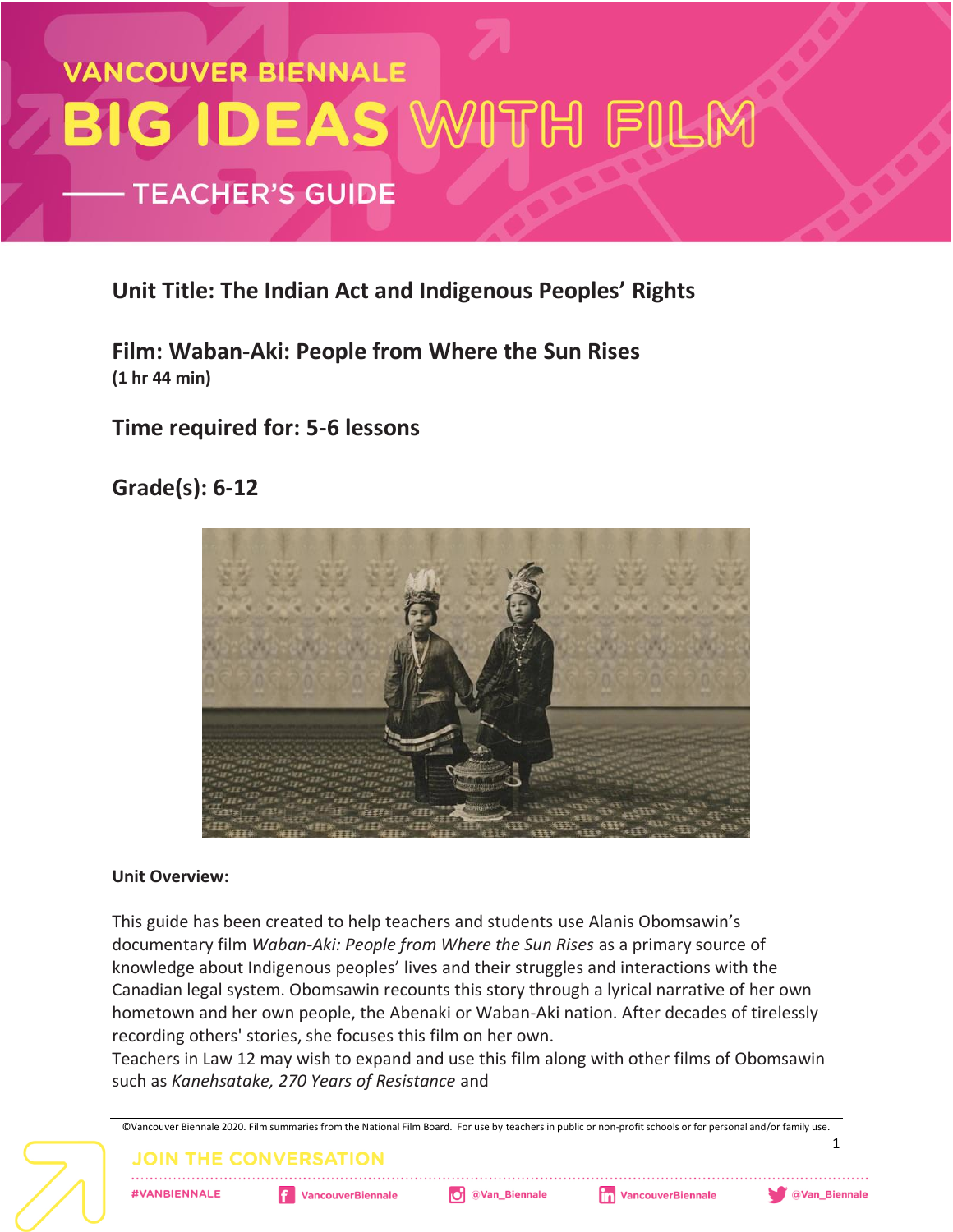# **VANCOUVER BIENNALE** G IDEAS WITH FILM BII

### **TEACHER'S GUIDE**

*Richard Cardinal: Cry from a Diary of a Metis Child*, to further explore and analyze the impacts of the judicial system on Indigenous peoples across Canada.

|                                                          | Curriculum Big Ideas                                                                                                                                                                       |                                                                                                                                                        |
|----------------------------------------------------------|--------------------------------------------------------------------------------------------------------------------------------------------------------------------------------------------|--------------------------------------------------------------------------------------------------------------------------------------------------------|
| <b>Social Studies</b><br>(History, Law and<br>Geography) | 1. Media sources can positively and<br>negatively affect our understanding<br>of important events and issues.<br>2. Economic specialization and trade<br>networks can lead to conflict and | 1. How can media sources<br>impact in a positive or negative way<br>viewer's understanding sof<br>Indigenous people and identities in<br>Canada?       |
|                                                          | cooperation between societies.<br>3. Contacts and conflicts between<br>peoples stimulated significant<br>cultural, social, political changes.                                              | 2. How did Indigenous Peoples'<br>engagement in fur trade with the<br>French and the British shape their<br>relationship with the Europeans?           |
|                                                          | 4. Historical and contemporary<br>injustices challenge the narrative of<br>Canada as an inclusive multicultural                                                                            | 3. How did these exchanges impact<br>the First Peoples' culture and<br>sociopolitical position in Canada?                                              |
|                                                          | society.<br>5. A society's Law and legal framework<br>affect many aspects of people's daily<br>lives.                                                                                      | 4. How do historical and<br>contemporary injustices challenge<br>the narrative and identity of<br>Canada as an inclusive and<br>multicultural society? |
|                                                          |                                                                                                                                                                                            | 5. How did the Indian Act affect<br>Indigenous peoples of Canada's<br>daily lives?                                                                     |

#### **Objectives:**

Students will be able to:

● Recognize how Indigenous Peoples have lived all over Canada for many generations and pursued thriving lives in harmony with nature.

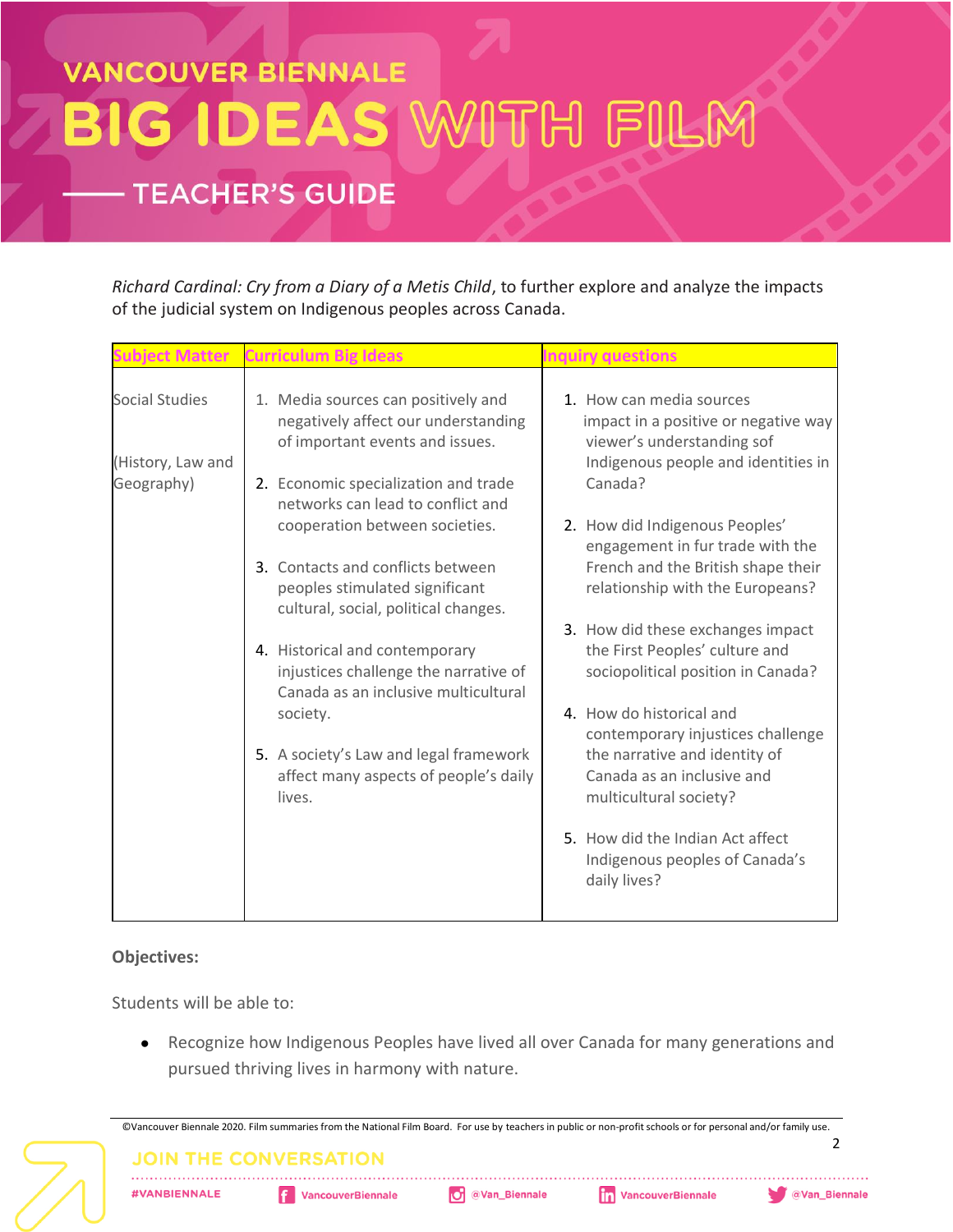## **VANCOUVER BIENNALE GIDEAS W** VITH FILM

### **TEACHER'S GUIDE**

- Identify the expanse of the land and geographic regions where once the Abenaki people had lived.
- Construct a timeline or a chronological structure with a story, newspaper headline, or visuals that could relate to the real event.
- Analyze the impact of the Indian Act on Abenaki people's livelihood, their family unit and their Indigenous identity.

#### **Core Competencies:**

Communication (Collaborating), Thinking (Critical and Reflective thinking), Personal and Social (Positive personal and Cultural Identity).

#### **Lessons**

| Lessons 1     | Lesson 2                               | Lesson 3        | Lesson 4                              | Lesson 5-6     |
|---------------|----------------------------------------|-----------------|---------------------------------------|----------------|
| Pre-screening | Screening and film- Screening and film |                 | Work period on the Work period on the |                |
| activities    | notes worksheet                        | notes worksheet | post screening                        | post screening |
|               |                                        |                 | project                               | project/       |
|               |                                        |                 |                                       | presentation   |

#### **Pre-Film Activities:**

Before students watch the film, prime and prepare them with ideas and context. Pose questions to activate what they know and help spark curiosity about what they will discover. You can divide them into groups and ask them to discuss the following:

1. Can you think of any books or films that you have read or watched in which there was a representation of First Peoples of Canada? How was that representation? How did they impact the way you think about First Peoples of Canada? Do you think that is an accurate or truthful image?

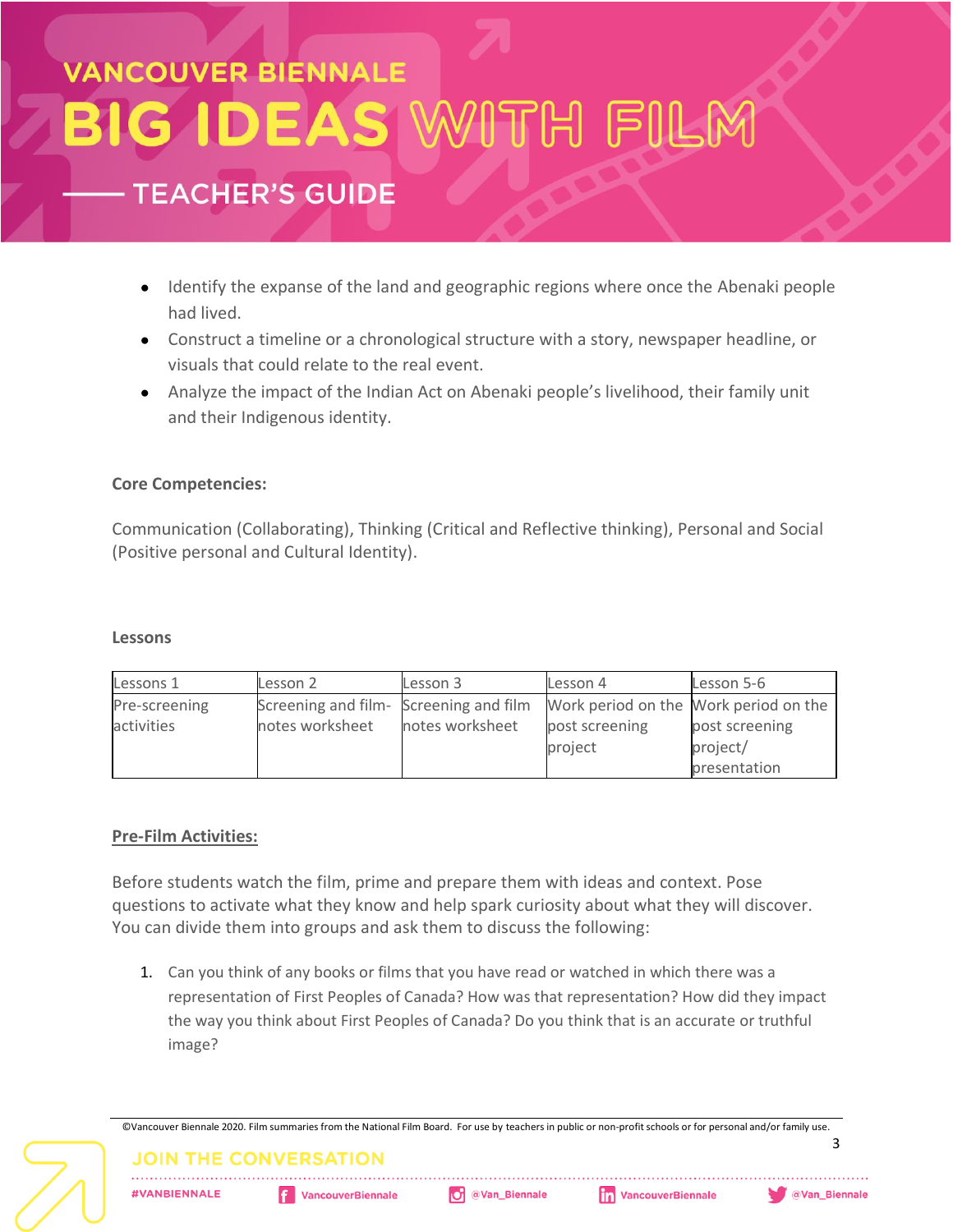## VANCOUVER BIENNALE TH FILI BIG IDEAS W **TEACHER'S GUIDE**

- 2. When do you think was the initial contact of Europeans with the Indigenous peoples of North Americas and what do you know about their reaction to European settlers? Looking at our world today, how has this relationship changed (or not) over the centuries since?
- 3. What do you know about the Indian Act and why do you think it came into being?

Students may break into small groups. If possible, teachers may bring in iPads or plan a library day for students to conduct research to respond to these questions.

Discuss responses and findings together as a class or in 2-minute presentations from each group.

#### **Screening Days/Activities: 2 lessons**

Before the start of the film, give students the Film Notes Questions worksheet, and have students look over them to know in advance what information they need to look for while watching the film.

Ideas for a Film Notes Questions worksheet can be found in the bottom of this guide. It is designed to help focus attention during the film, and lay groundwork for later discussion together. The film statements can to be discussed later as a class, and the fill in the blanks can be filled in by the students while they watch the film.

#### **Post-Screening Dialogue:**

Now that students have heard Obomsawin's first-hand narrative of her Indigenous community, give them a task of finding history, news or current events relating to Indigenous peoples of the host nation(s) in your region.

Invite a storyteller, knowledge keeper or Indigenous educator from the host nation in your region to come in to work with your students. Local indigenous storytellers can often be found by contacting local First Nations friendship centers, cultural centers or band councils. Fees often range from \$200-300 for a session in the classroom, paid the day of their visit. Sometimes an offering is also customary. Feel free to ask about this and other protocols when you call the friendship center or band council.

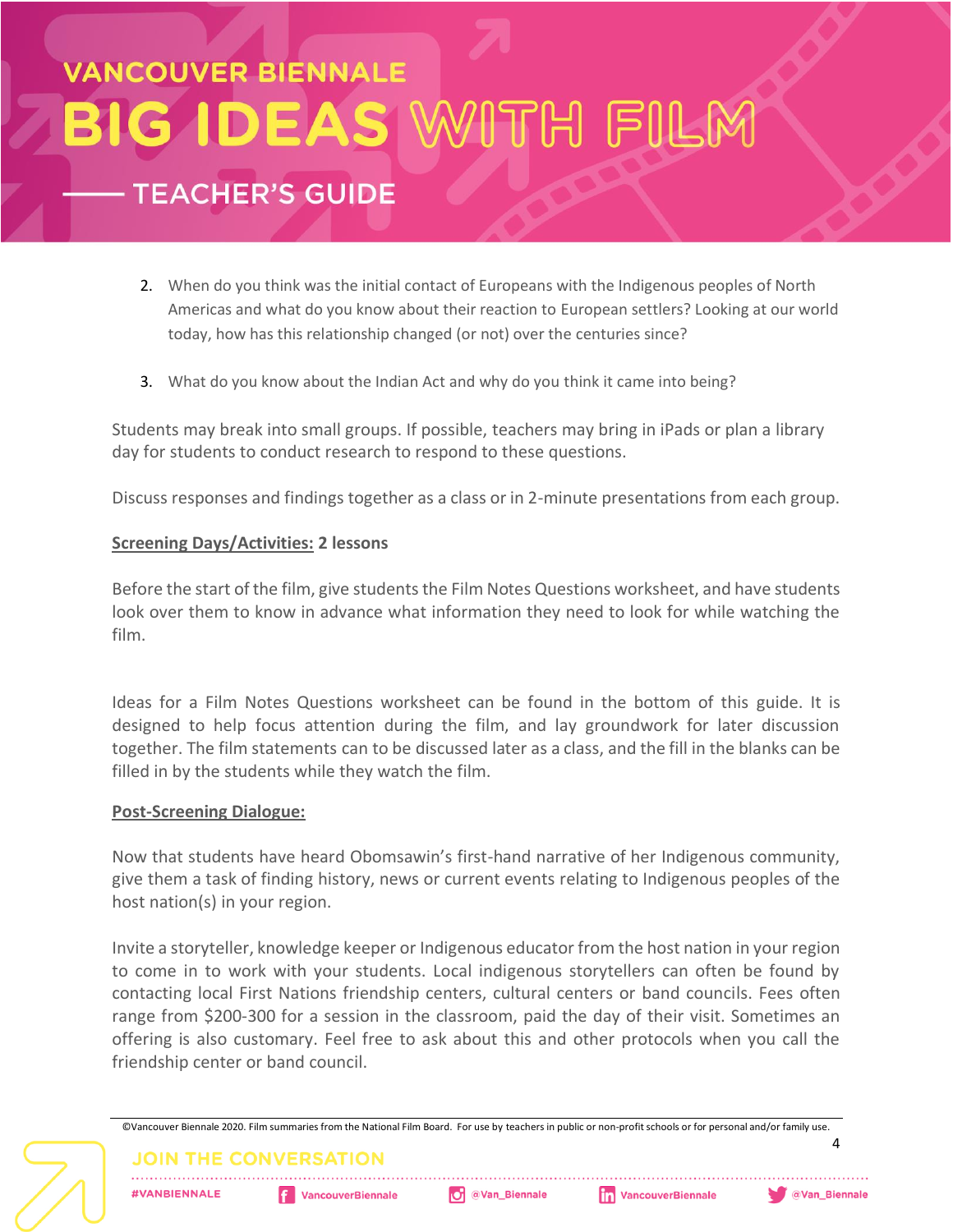# **VANCOUVER BIENNALE** BIG IDEAS WITH FILM **TEACHER'S GUIDE**

Have a conversation before the session with the knowledge keeper. Let them know the unit you are doing with the film. They can even watch the film on the NFB website before the class session. They may be open to talking with the students about the Indian Act and their experience or their community's experience, share knowledge or stories, perspectives, or they may have other ideas for the session that they feel would be relevant for young people to know.

#### **Additional Resources:**

Overview of the Economics of the Fur Trade

<http://digital.library.mcgill.ca/nwc/history/05.htm>

Link to view the film from the National Film Board of Canada

[https://www.nfb.ca/film/waban-aki\\_en/](https://www.nfb.ca/film/waban-aki_en/)

50 years of Indigenous cinema: The impact of Alanis Obomsawin, CBC

\_\_\_\_\_\_\_\_\_\_\_\_\_\_\_\_\_\_\_\_\_\_\_\_\_\_\_\_\_\_\_\_\_\_\_\_\_\_\_\_\_\_\_\_\_\_\_\_\_\_\_\_\_\_\_\_\_\_

\_\_\_\_\_\_\_\_\_\_\_\_\_\_\_\_\_\_\_\_\_\_\_\_\_\_\_\_\_\_\_\_\_\_\_\_\_\_\_\_\_\_\_\_\_\_\_\_\_\_\_\_\_\_\_\_

[https://www.cbc.ca/radio/unreserved/50-years-of-indigenous-cinema-the-impact-of-alanis](https://www.cbc.ca/radio/unreserved/50-years-of-indigenous-cinema-the-impact-of-alanis-obomsawin-1.5154592)[obomsawin-1.5154592](https://www.cbc.ca/radio/unreserved/50-years-of-indigenous-cinema-the-impact-of-alanis-obomsawin-1.5154592)

**Waban-Aki Film Notes and Worksheet ideas** 

- 1. Where in North America do the Abenaki live, and what are their 2 main communities?
- 2. By the end of the American Revolution (late 1700's) how many Abenaki people were left in Canada and the United States? Music What contributed to this?
- 3. Most people in Odanak in the beginning of 1900's would engage in which would could provide them with sufficient income.
- 4. New England was the Abenaki peoples' territory, but border crossing became difficult and Abenaki people could not sell their crafts in the U.S. In the meantime,

©Vancouver Biennale 2020. Film summaries from the National Film Board. For use by teachers in public or non-profit schools or for personal and/or family use. **5 JOIN THE CONVERSATION** O @Van\_Biennale **fin** VancouverBiennale **#VANBIENNALE F** VancouverBiennale **Wan\_Biennale**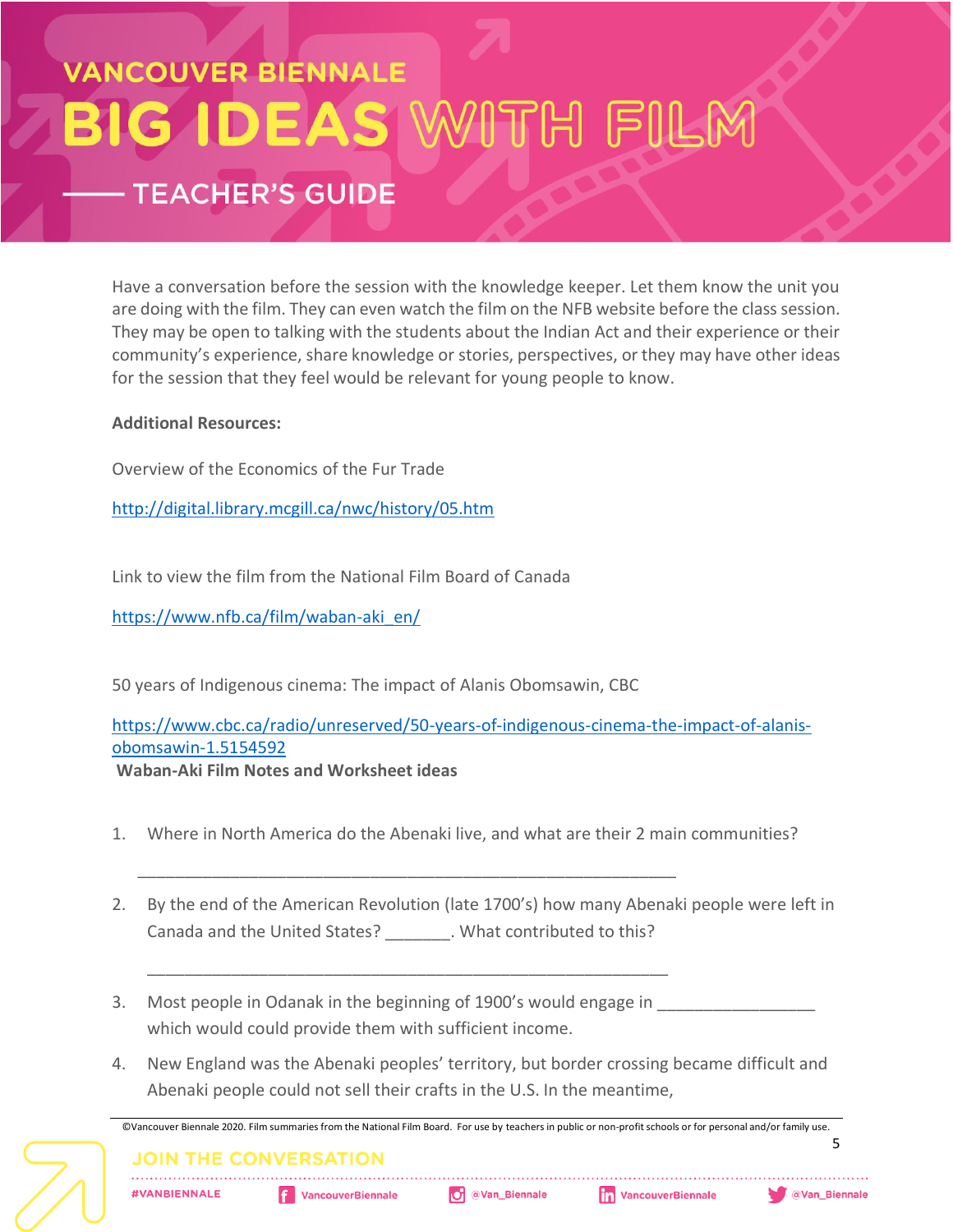# **VANCOUVER BIENNALE** G IDEAS '

### **TEACHER'S GUIDE**

\_\_\_\_\_\_\_\_\_\_\_\_\_\_\_\_\_\_\_\_\_ took over the supervision of the\_\_\_\_\_\_\_\_ selling, and the Abenaki were forced to sell their \_\_\_\_\_\_\_\_\_ only to government stores.

- 5. Some of the older canoes made by the Abenaki nation had stitches made with spruce root, however with the increasing demands of the market they started to replace spruce stitching with\_\_\_\_\_\_\_\_\_\_\_\_\_\_\_\_\_\_\_. What impact did this decision have on the canoe building craftsmanship for most of the Abenaki people?
- 6. The same is the most integral part of the body of a Abenaki canoe.
- 7. Many Indigenous peoples of Odanak would face discrimination by others in their community if their mothers \_\_\_\_\_\_\_\_\_\_\_\_\_\_\_\_\_\_\_\_\_\_\_\_

\_\_\_\_\_\_\_\_\_\_\_\_\_\_\_\_\_\_\_\_\_\_\_\_\_\_\_\_\_\_\_\_\_\_\_\_\_\_\_\_\_\_\_\_\_\_\_\_\_\_\_\_\_\_\_\_\_\_\_\_\_

\_\_\_\_\_\_\_\_\_\_\_\_\_\_\_\_\_\_\_\_\_\_\_\_\_\_\_\_\_\_\_\_\_\_\_\_\_\_\_\_\_\_\_\_\_\_\_\_\_\_\_\_\_\_\_\_\_\_\_\_\_

- 8. Who was Jeanette Corbière? What was her legal case about and what impact did her case have?
- 9. One of the first titles of the Indian Act was \_\_\_\_\_\_\_\_\_\_\_\_\_\_\_\_\_\_\_\_\_\_\_\_.
- 10. The Indian Act does not honour and embrace many things that define the Indigenous way of living, such as \_\_\_\_\_\_\_\_\_\_\_\_\_\_\_\_\_\_\_\_\_\_\_\_\_\_\_\_\_\_,

\_\_\_\_\_\_\_\_\_\_\_\_\_\_\_\_\_\_\_\_\_\_\_\_\_\_\_\_\_\_, and \_\_\_\_\_\_\_\_\_\_\_\_\_\_\_\_\_\_\_\_\_.

Class discussion ideas:

- 1. Who do you think benefits or doesn't benefit from the laws mentioned in the film? Why do laws like this exist, what are they for?
- 2. Did anything surprise you?
- 3. What was your response during the film?

Key ideas from the film to highlight in post-film class discussion:

|  |                              | ©Vancouver Biennale 2020. Film summaries from the National Film Board. For use by teachers in public or non-profit schools or for personal and/or family use. |                 |                              |                      |
|--|------------------------------|---------------------------------------------------------------------------------------------------------------------------------------------------------------|-----------------|------------------------------|----------------------|
|  | <b>JOIN THE CONVERSATION</b> |                                                                                                                                                               |                 |                              |                      |
|  | <b>#VANBIENNALE</b>          | <b>f</b> VancouverBiennale                                                                                                                                    | O @Van_Biennale | <b>The VancouverBiennale</b> | <b>OVan_Biennale</b> |